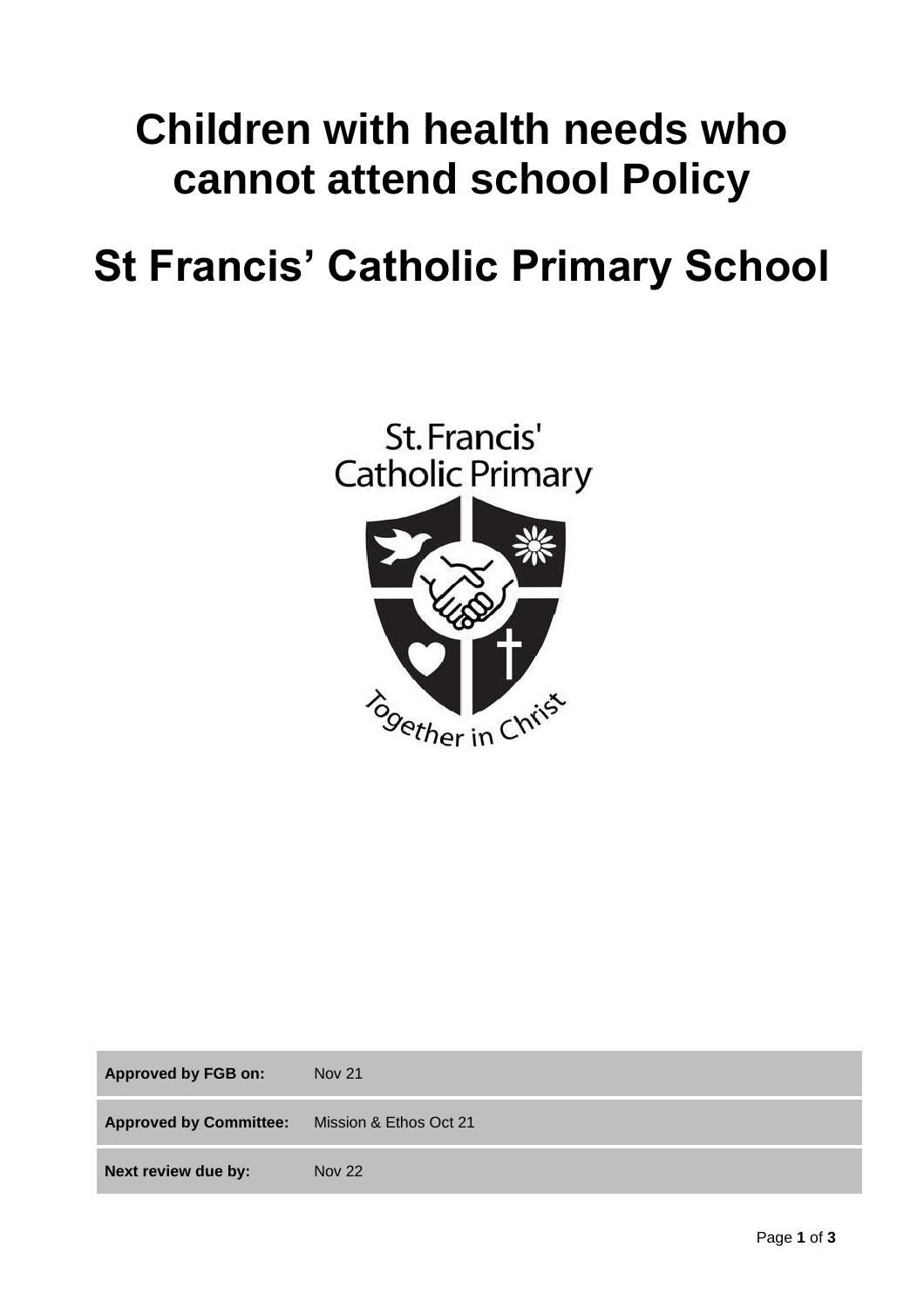## **1. Aims**

This policy aims to ensure that:

Suitable education is arranged for pupils on roll who cannot attend school due to health needs

Pupils, staff and parents understand what the school is responsible for when this education is being provided by the local authority

## **2. Legislation and guidance**

This policy reflects the requirements of the [Education Act 1996.](http://www.legislation.gov.uk/ukpga/1996/56/section/19)

## **3. The responsibilities of the school**

Initially, the school will attempt to make arrangements to deliver suitable education for children with health needs who cannot attend school.

In cases where the local authority makes arrangements, the school will:

- Work constructively with the local authority, providers, relevant agencies and parents to ensure the best outcomes for the pupil
- Share information with the local authority and relevant health services as required
- Help make sure that the provision offered to the pupil is as effective as possible and that the child can be reintegrated back into school successfully

When reintegration is anticipated, the school will work with the local authority to:

- Plan for consistent provision during and after the period of education outside the school, allowing the pupil to access the same curriculum and materials that they would have used in school as far as possible
- Enable the pupil to stay in touch with school life (e.g. through newsletters, emails, invitations to school events or internet links to lessons from their school)
- Create individually tailored reintegration plans for each child returning to school
- Consider whether any reasonable adjustments need to be made

### **4. The responsibility of the Local Authority**

Local authorities should work with schools to support pupils with medical conditions to attend full-time. Where pupils would not receive a suitable education in a mainstream school because of their health needs, the local authority has a duty to make other arrangements. Statutory guidance for local authorities sets out that they should be ready to make arrangements under this duty when it is clear that a child will be away from school for 15 days or more because of health needs (whether consecutive or cumulative across the school year).

### **5. The role of clinical commissioning groups (CCGs)**

Clinical commissioning groups commission other healthcare professionals such as specialist nurses. They should ensure that commissioning is responsive to children's needs, and that health services are able to co-operate with schools supporting children with medical conditions. They have a reciprocal duty to co-operate un